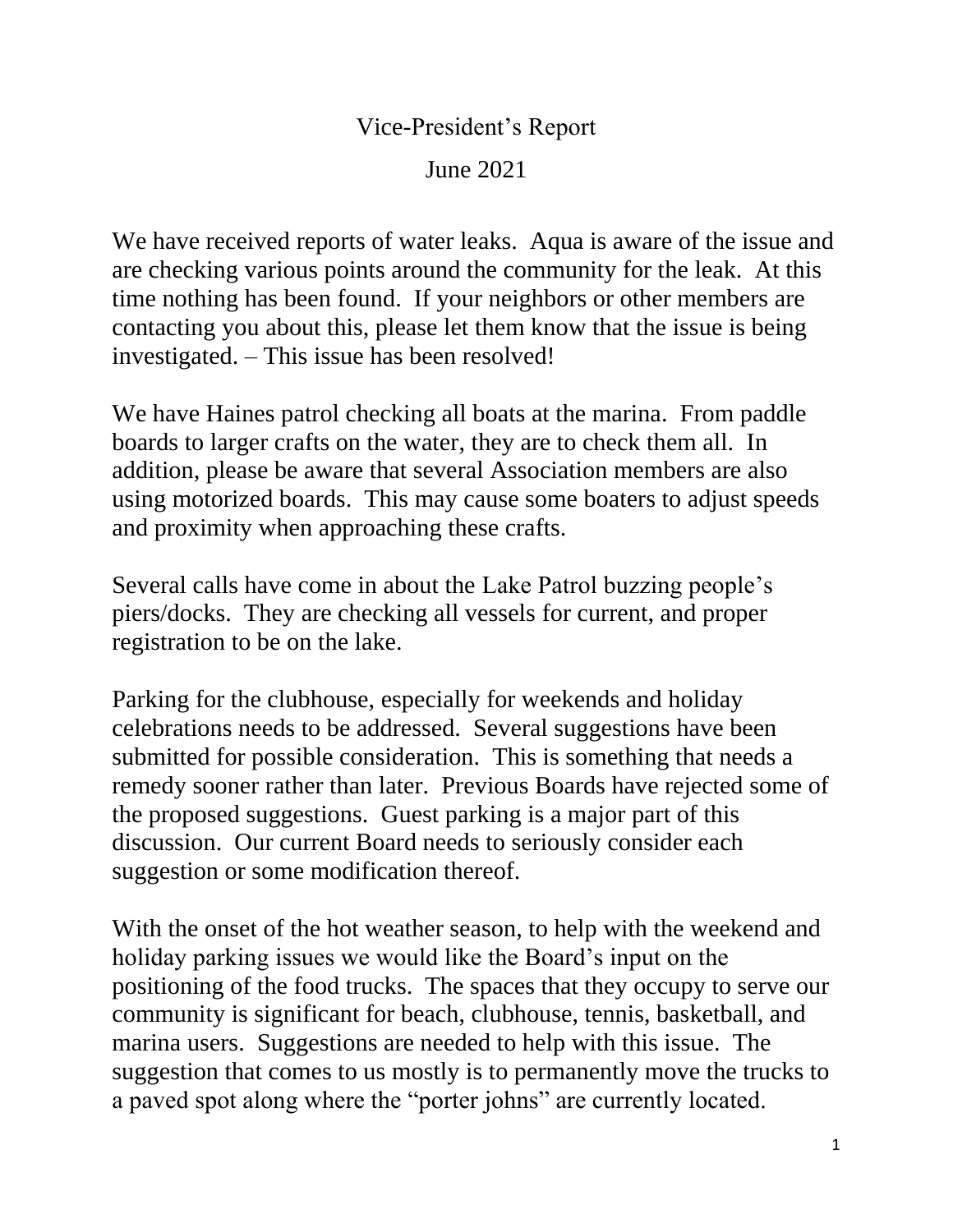We still have a major issue with kids diving/jumping from the dam. We are currently considering placing fencing along that area to prevent such behavior. This may also challenge some kids to jump from the top of the fence, unless a jagged edge is at the top of the fence. Input?

The speed control camera is up, working, and the cause of new concerns from some association members. Citations have been issued. Notification of the camera (signage) is located at the front entrance gate. The camera is for mobile use. Several complaints have come in that some people have been cited and think that the camera should stay where it was to get other speeders in that area.

Some question as to whether or not Munchie Duck operators have the lead way to use the downstairs game room area for café' style seating for their customers have come to us. This came up during contract consideration and was not clearly defined or interpreted. Board clarification is needed.

We have complaints about swimmers leaving the marina area, picnic area, and fishing pier going over to beach III. The problem is that they are doing so without flotation devices, which are required. Please discourage and report such behavior if you witness or are reported to about such activity.

Zooming of Board meetings are not yet in place, and may not come to fore, if no one is able or willing to be trained to do this work. We actually use the 365 system via Teams to present video to the community. Do we want to continue seeking a way to zoom Board meetings or set this aside for a later time?

The new pontoon boat for patrolling will be on the lake soon. This is sorely needed to prevent our patrols from issuing citations to boaters when we might have been using a very unsafe vessel to help issue those tickets.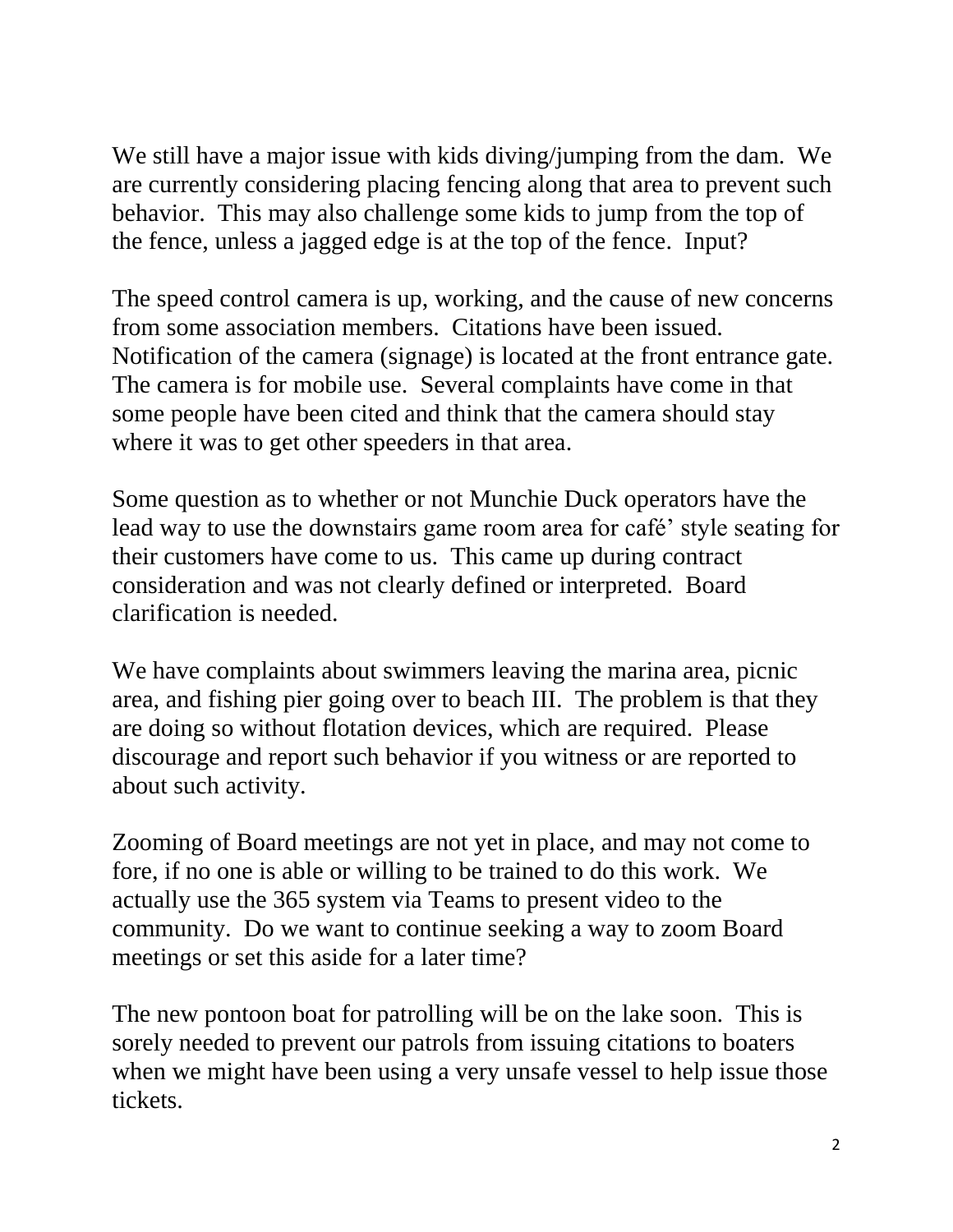We have hired a new member of the maintenance staff for the Summer. We will also be losing one member from that staff. Please be aware that if anyone approaches you about such a position, to have them contact the business office for the hiring process.

Motorists entering the front gate are rarely stopping at the stop signs, particularly when turning right to West Masters Drive. We are giving citations for people not stopping at other areas of the community but seem to be ignoring such behavior at the main entrance.

The first "Disc Golf" tournament was held on June 12, 2021. Participation was limited because of the weather over the weekend. Those who did participate were reportedly pleased with the event.

We have received several requests for an overlay of a "Pickle Ball" Court" to be placed on the tennis court. This can be done at little to no cost, depending on the materials already present in the maintenance department.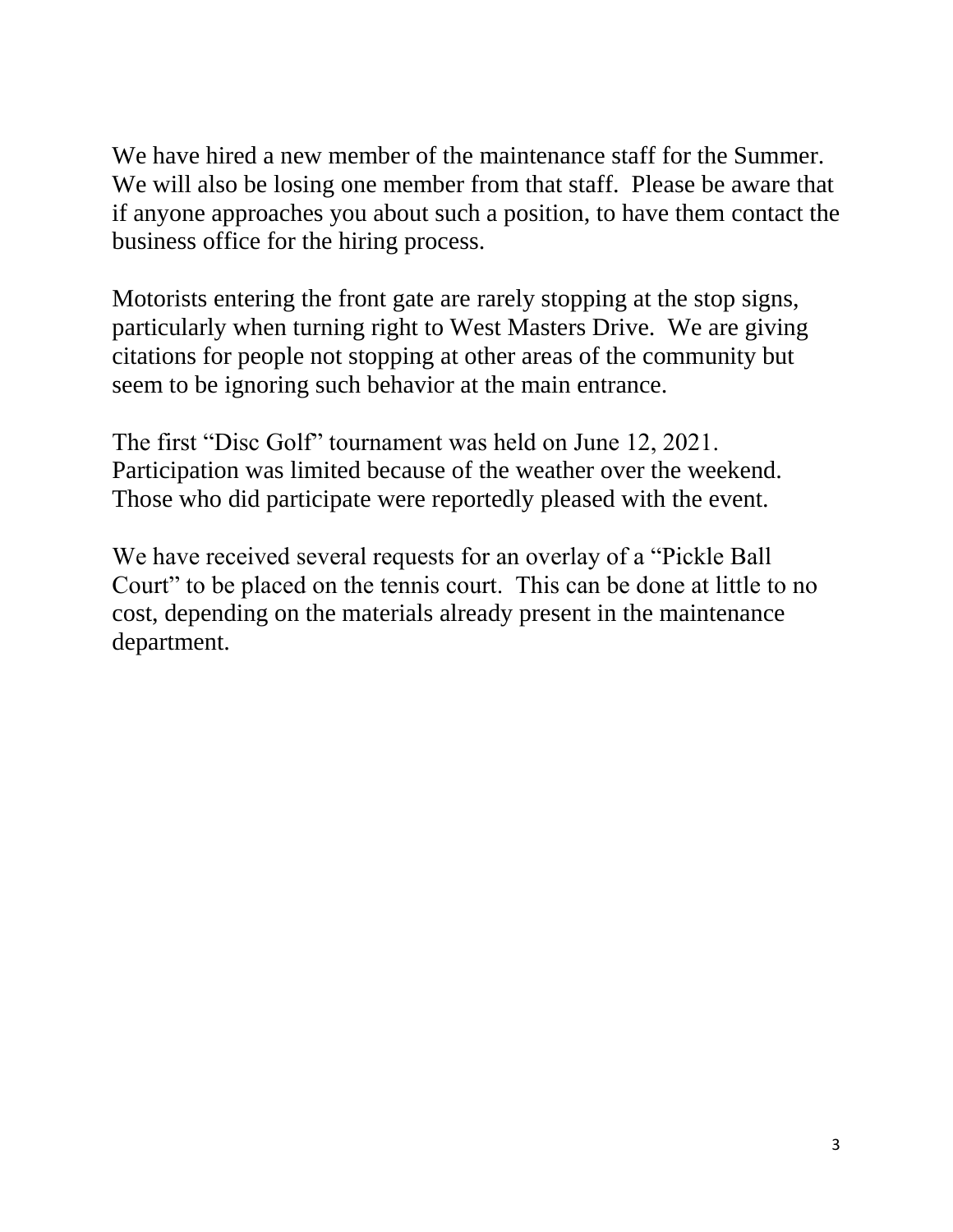

www.fosr.org

Date: May 19, 2021 Laboratory Personnel: Molly Smith and Karen Andersen Organization/Location of Samples: Lake Holiday Colilert 18 hr Quantifying *E. coli* Concentrations

| Catalog # | WP200I-18   |
|-----------|-------------|
| Part#     | 98-27164-00 |
| Lot $#$   | GS692       |
| Exp. Date | 21 JAN 2022 |

| Site Name/ID: LH 1: Beach I (water<br>sample collected from lake*)           |          | Date Collected: 05.19.2021 |                     | Time Collected: 10:11                         |                  |
|------------------------------------------------------------------------------|----------|----------------------------|---------------------|-----------------------------------------------|------------------|
| Undiluted: X                                                                 | Diluted: | Quantity: 100 ml           | Tray Well Count: 51 |                                               |                  |
| Set Up Date: 05.19.2021                                                      |          | Time In Incubator:         | 14:16               | Incubator Temp:                               | $35.0^{\circ}$ C |
| Read Date: 05.20.2021                                                        |          | Time Out Incubator: 09:10  |                     | Incubator Temp:                               | $35.0^{\circ}$ C |
| # Positive Wells:                                                            | 3        |                            |                     | MPN E. coli CFUs per 100 ml<br>sample:<br>3.1 |                  |
| Site Name/ID: LH 2: Beach II (water<br>sample collected from lake*)          |          | Date Collected: 05.19.2021 |                     | Time Collected: 09:32                         |                  |
| Undiluted: X                                                                 | Diluted: | Quantity: 100 ml           | Tray Well Count: 51 |                                               |                  |
| Set Up Date: 05.19.2021                                                      |          | Time In Incubator:         | 14:16               | Incubator Temp:                               | $35.0$ °C        |
| Read Date: 05.20.2021                                                        |          | Time Out Incubator: 09:10  |                     | Incubator Temp:                               | $35.0^{\circ}$ C |
| # Positive Wells: 2                                                          |          |                            |                     | MPN E. coli CFUs per 100 ml<br>sample:<br>2.0 |                  |
| Site Name/ID: LH 4: Isaacs Creek<br>Cove (water sample collected from lake*) |          | Date Collected: 05.19.2021 |                     | Time Collected: 09:16                         |                  |
| Undiluted: X                                                                 | Diluted: | Quantity: 100 ml           | Tray Well Count: 51 |                                               |                  |
| Set Up Date: 05.19.2021                                                      |          | Time In Incubator:         | 14:16               | Incubator Temp:                               | $35.0^{\circ}$ C |
| Read Date: 05.20.2021                                                        |          | Time Out Incubator: 09:10  |                     | Incubator Temp:                               | $35.0^{\circ}$ C |
| # Positive Wells: 19                                                         |          |                            |                     | MPN E. coli CFUs per 100 ml<br>sample: 23.8   |                  |
| Site Name/ID: LH 5: Yeiders Run<br>Cove (water sample collected from lake*)  |          | Date Collected: 05.19.2021 |                     | Time Collected: 08:48                         |                  |
| Undiluted: X                                                                 | Diluted: | Quantity: 100 ml           | Tray Well Count: 51 |                                               |                  |
| Set Up Date: 05.19.2021                                                      |          | Time In Incubator:         | 14:16               | Incubator Temp:                               | $35.0^{\circ}$ C |
| 05.20.2021<br>Read Date:                                                     |          | Time Out Incubator: 09:10  |                     | Incubator Temp:                               | $35.0^{\circ}$ C |
| # Positive Wells:<br>8                                                       |          |                            |                     | MPN E. coli CFUs per 100 ml<br>sample:<br>8.7 |                  |
| Site Name/ID: LH 8: Dam (water<br>sample collected from lake*)               |          | Date Collected: 05.19.2021 |                     | Time Collected: 09:44                         |                  |
| Undiluted: X                                                                 | Diluted: | Quantity: 100 ml           | Tray Well Count: 51 |                                               |                  |
| Set Up Date: 05.19.2021                                                      |          | Time In Incubator:         | 14:16               | Incubator Temp:                               | $35.0^{\circ}$ C |
| Read Date: 05.20.2021                                                        |          | Time Out Incubator: 09:10  |                     | Incubator Temp:                               | $35.0^{\circ}$ C |
| # Positive Wells:<br>3                                                       |          |                            |                     | MPN E. coli CFUs per 100 ml<br>3.1<br>sample: |                  |

\*Note: Water samples were collected from the boat using a grab pole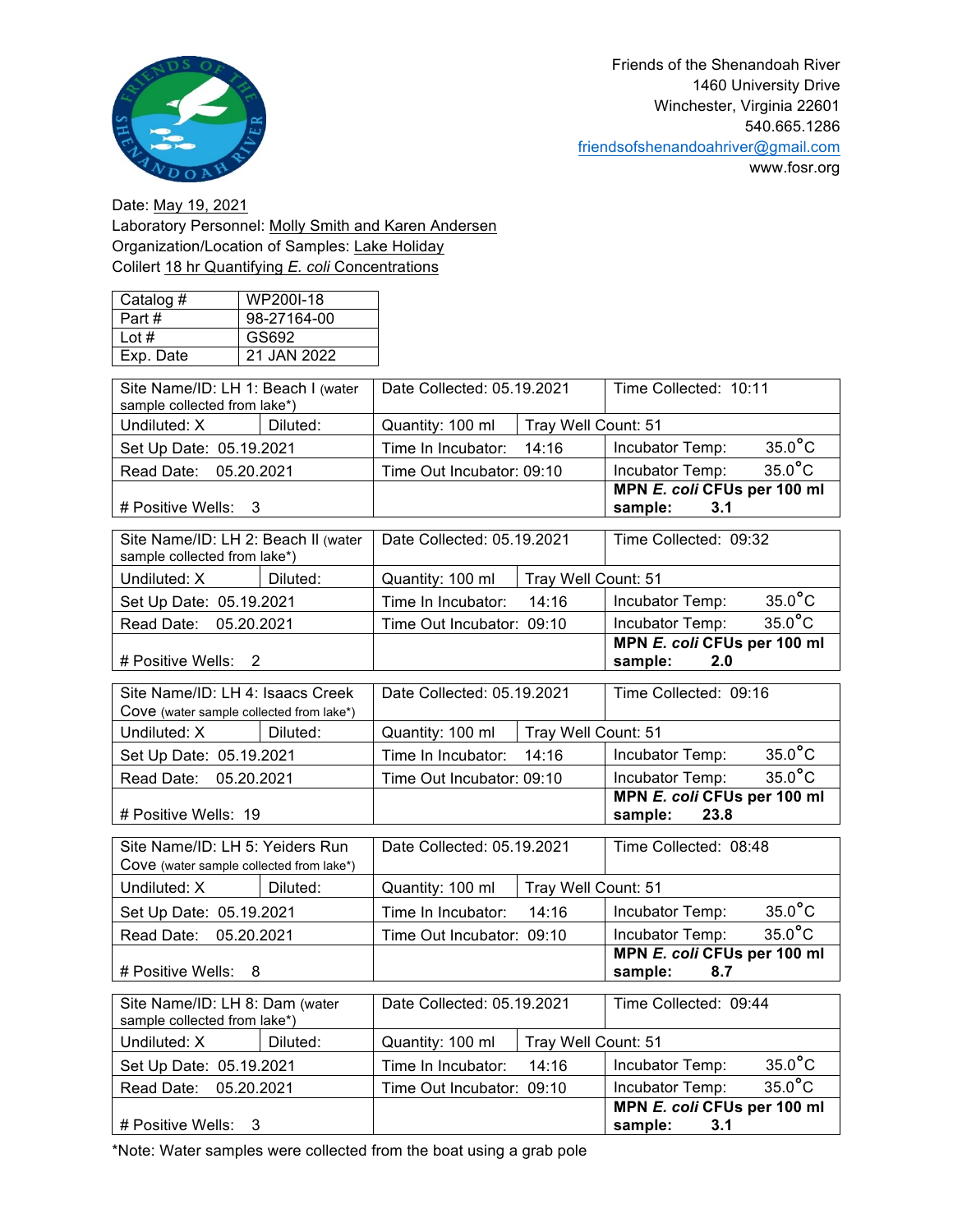

www.fosr.org

Date: May 26, 2021 Laboratory Personnel: Molly Smith and Karen Andersen Organization/Location of Samples: Lake Holiday Colilert 18 hr Quantifying *E. coli* Concentrations

| Catalog # | WP200I-18   |
|-----------|-------------|
| Part#     | 98-27164-00 |
| Lot $#$   | GS692       |
| Exp. Date | 21 JAN 2022 |

| Site Name/ID: LH 1: Beach I (water<br>sample collected from lake*)           |          | Date Collected: 05.26.2021              |                     | Time Collected: 09:00                          |                  |
|------------------------------------------------------------------------------|----------|-----------------------------------------|---------------------|------------------------------------------------|------------------|
| Undiluted: X                                                                 | Diluted: | Quantity: 100 ml                        | Tray Well Count: 51 |                                                |                  |
| Set Up Date: 05.26.2021                                                      |          | Time In Incubator:                      | 12:21               | Incubator Temp:                                | $35.0^{\circ}$ C |
| Read Date: 05.27.2021                                                        |          | Time Out Incubator: 07:18               |                     | Incubator Temp:                                | $35.0^{\circ}$ C |
| # Positive Wells:                                                            | 4        |                                         |                     | MPN E. coli CFUs per 100 ml<br>sample:<br>4.2  |                  |
| Site Name/ID: LH 2: Beach II (water<br>sample collected from lake*)          |          | Date Collected: 05.26.2021              |                     | Time Collected: 10:11                          |                  |
| Undiluted: X                                                                 | Diluted: | Quantity: 100 ml                        | Tray Well Count: 51 |                                                |                  |
| Set Up Date: 05.26.2021                                                      |          | Time In Incubator:                      | 12:21               | Incubator Temp:                                | $35.0^{\circ}$ C |
| 05.27.2021<br>Read Date:                                                     |          | Time Out Incubator: 07:18               |                     | Incubator Temp:                                | $35.0^{\circ}$ C |
| # Positive Wells:                                                            | 1        |                                         |                     | MPN E. coli CFUs per 100 ml<br>sample:<br>1.0  |                  |
| Site Name/ID: LH 4: Isaacs Creek<br>Cove (water sample collected from lake*) |          | Date Collected: 05.26.2021              |                     | Time Collected: 09:47                          |                  |
| Undiluted: X                                                                 | Diluted: | Tray Well Count: 97<br>Quantity: 100 ml |                     |                                                |                  |
| Set Up Date: 05.26.2021                                                      |          | Time In Incubator:                      | 12:21               | Incubator Temp:                                | $35.0^{\circ}$ C |
| Read Date: 05.27.2021                                                        |          | Time Out Incubator: 07:18               |                     | Incubator Temp:                                | $35.0^{\circ}$ C |
| # Positive Large Wells: 30                                                   |          | # Positive Small Wells: 3               |                     | MPN E. coli CFUs per 100 ml<br>sample:<br>48.7 |                  |
| Site Name/ID: LH 5: Yeiders Run<br>Cove (water sample collected from lake*)  |          | Date Collected: 05.26.2021              |                     | Time Collected: 09:19                          |                  |
| Undiluted: X                                                                 | Diluted: | Quantity: 100 ml                        | Tray Well Count: 51 |                                                |                  |
| Set Up Date: 05.26.2021                                                      |          | Time In Incubator:                      | 12:21               | Incubator Temp:                                | $35.0^{\circ}$ C |
| Read Date: 05.27.2021                                                        |          | Time Out Incubator: 07:18               |                     | Incubator Temp:                                | $35.0^{\circ}$ C |
| # Positive Wells:<br>1                                                       |          |                                         |                     | MPN E. coli CFUs per 100 ml<br>sample:<br>1.0  |                  |
| Site Name/ID: LH 8: Dam (water<br>sample collected from lake*)               |          | Date Collected: 05.26.2021              |                     | Time Collected: 10:23                          |                  |
| Undiluted: X                                                                 | Diluted: | Quantity: 100 ml                        | Tray Well Count: 51 |                                                |                  |
| Set Up Date: 05.26.2021                                                      |          | Time In Incubator:                      | 12:21               | Incubator Temp:                                | $35.0^{\circ}$ C |
| Read Date: 05.27.2021                                                        |          | Time Out Incubator: 07:18               |                     | Incubator Temp:                                | $35.0^{\circ}$ C |
| # Positive Wells:<br>4                                                       |          |                                         |                     | MPN E. coli CFUs per 100 ml<br>sample:<br>4.2  |                  |

\*Note: Water samples were collected from the boat using a grab pole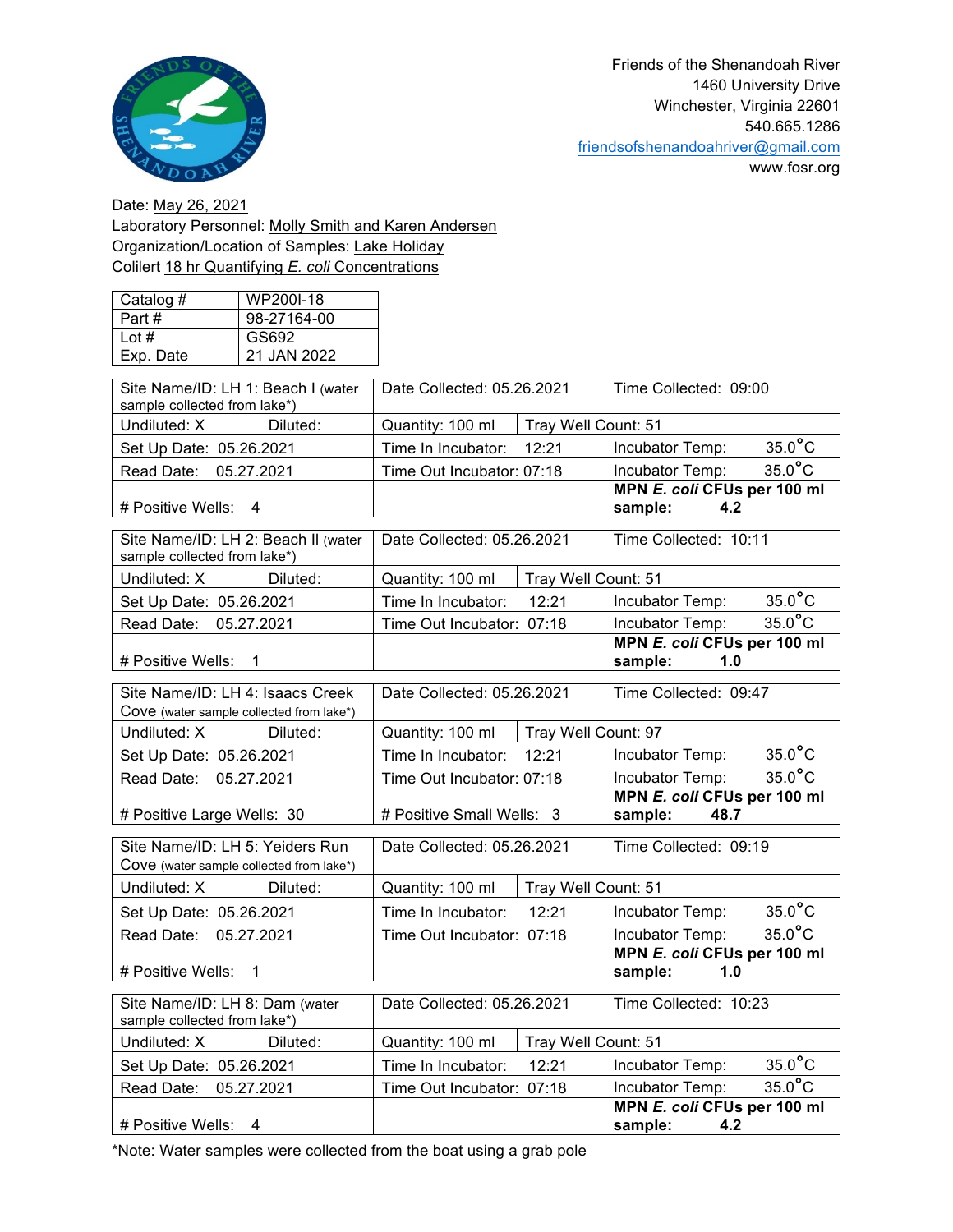

Date: June 09, 2021 Laboratory Personnel: Molly Smith and Karen Andersen Organization/Location of Samples: Lake Holiday Colilert 18 hr Quantifying *E. coli* Concentrations

| Catalog # | WP200I-18    |
|-----------|--------------|
| Part #    | 98-008877-00 |
| Lot #     | BT290        |
| Exp. Date | 03 JUL 2022  |

| Site Name/ID: LH 1: Beach I (water<br>sample collected from lake*) |          | Date Collected: 06.09.2021              |       | Time Collected: 10:36                          |                  |
|--------------------------------------------------------------------|----------|-----------------------------------------|-------|------------------------------------------------|------------------|
| Undiluted: X                                                       | Diluted: | Quantity: 100 ml<br>Tray Well Count: 51 |       |                                                |                  |
| Set Up Date: 06.09.2021                                            |          | Time In Incubator:                      | 15:13 | Incubator Temp:                                | $35.0^{\circ}$ C |
| Read Date: 06.10.2021                                              |          | Time Out Incubator: 10:10               |       | Incubator Temp:                                | $35.0^{\circ}$ C |
| # Positive Wells:<br>10                                            |          |                                         |       | MPN E. coli CFUs per 100 mL<br>11.1<br>sample: |                  |

| Site Name/ID: LH 2: Beach II (water<br>Date Collected: 06.09.2021<br>sample collected from lake*) |          |                                         | Time Collected: 10:00 |                                               |                  |
|---------------------------------------------------------------------------------------------------|----------|-----------------------------------------|-----------------------|-----------------------------------------------|------------------|
| Undiluted: X                                                                                      | Diluted: | Quantity: 100 ml<br>Tray Well Count: 51 |                       |                                               |                  |
| Set Up Date: 06.09.2021                                                                           |          | Time In Incubator: 15:13                |                       | Incubator Temp:                               | $35.0^{\circ}$ C |
| Read Date: 06.10.2021                                                                             |          | Time Out Incubator: 10:10               |                       | Incubator Temp:                               | $35.0^{\circ}$ C |
| # Positive Wells:<br>9                                                                            |          |                                         |                       | MPN E. coli CFUs per 100 ml<br>sample:<br>9.9 |                  |

| Site Name/ID: LH 2: Beach II<br>QA/QC Duplicate (water sample<br>collected from lake*) |          | Date Collected: 06.09.2021 |                     | Time Collected: 10:00                         |                  |
|----------------------------------------------------------------------------------------|----------|----------------------------|---------------------|-----------------------------------------------|------------------|
| Undiluted: X                                                                           | Diluted: | Quantity: 100 ml           | Tray Well Count: 51 |                                               |                  |
| Set Up Date: 06.09.2021                                                                |          | Time In Incubator: 15:13   |                     | Incubator Temp:                               | $35.0^{\circ}$ C |
| Read Date: 06.10.2021                                                                  |          | Time Out Incubator: 10:10  |                     | Incubator Temp:                               | $35.0^{\circ}$ C |
| # Positive Wells:                                                                      |          |                            |                     | MPN E. coli CFUs per 100 ml<br>sample:<br>7.5 |                  |

| Site Name/ID: LH 4: Isaacs Creek<br>Cove (water sample collected from lake*) |          | Date Collected: 06.09.2021              |       | Time Collected: 09:37                          |                  |
|------------------------------------------------------------------------------|----------|-----------------------------------------|-------|------------------------------------------------|------------------|
| Undiluted: X                                                                 | Diluted: | Quantity: 100 ml<br>Tray Well Count: 51 |       |                                                |                  |
| Set Up Date: 06.09.2021                                                      |          | Time In Incubator:                      | 15:13 | Incubator Temp:                                | $35.0^{\circ}$ C |
| Read Date: 06.10.2021                                                        |          | Time Out Incubator: 10:10               |       | Incubator Temp:                                | $35.0^{\circ}$ C |
| # Positive Wells:<br>28                                                      |          |                                         |       | MPN E. coli CFUs per 100 ml<br>40.6<br>sample: |                  |

| Site Name/ID: LH 5: Yeiders Run          |          | Date Collected: 06.09.2021              |       | Time Collected: 09:02                          |                  |
|------------------------------------------|----------|-----------------------------------------|-------|------------------------------------------------|------------------|
| Cove (water sample collected from lake*) |          |                                         |       |                                                |                  |
| Undiluted: X                             | Diluted: | Quantity: 100 ml<br>Tray Well Count: 97 |       |                                                |                  |
| Set Up Date: 06.09.2021                  |          | Time In Incubator:                      | 15:13 | Incubator Temp:                                | $35.0^{\circ}$ C |
| Read Date: 06.10.2021                    |          | Time Out Incubator: 10:10               |       | Incubator Temp:                                | $35.0^{\circ}$ C |
| # Positive Large Wells: 12               |          | # Positive Small Wells: 0               |       | MPN E. coli CFUs per 100 ml<br>sample:<br>13.5 |                  |
|                                          |          |                                         |       |                                                |                  |